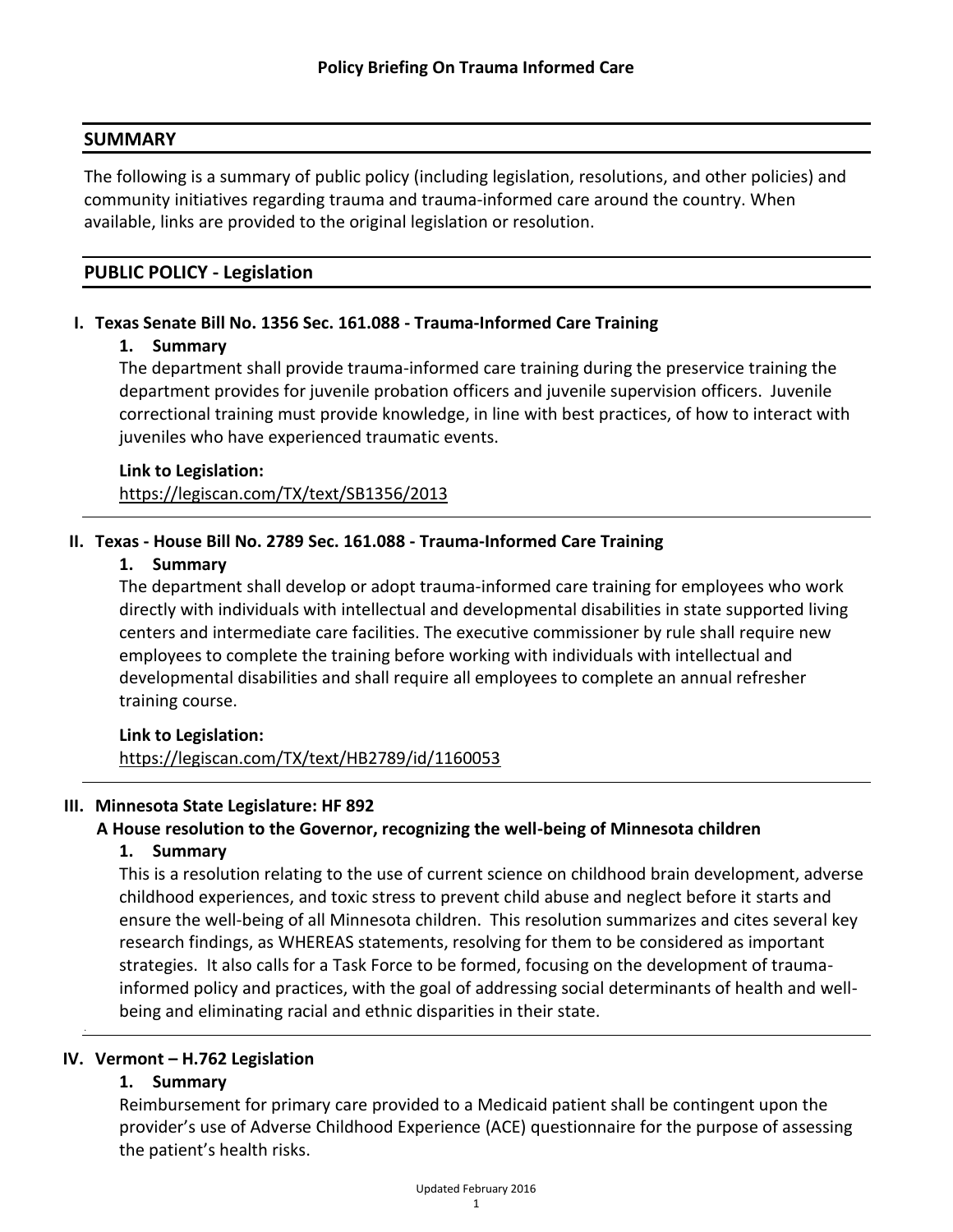By 12/15/14 the Department of Health shall submit a report to the Senate Committee on Health and Welfare and to the house Committee on Health Care containing recommendations on the following: whether and how TIC could be more widely incorporated in the practice of medicine throughout Vermont and whether the use of ACE and other preventive medical services could be expanded.

### **Link to Legislation:**

<http://www.leg.state.vt.us/docs/2014/bills/Intro/H-762.pdf>

### **V. Massachusetts – H. 3528 Legislation**

### **1. Summary**

Requires all schools to develop action plans for creating safe and supportive schools, creates a commission on statewide implementation, and provides technical assistance to help schools and districts achieve safe and supportive schools.

### **Link to Legislation:**

[http://tlpi.jacksonwhelan.netdna-cdn.com/wp-content/uploads/2015/07/Chapter-284-of-the-Acts-of-2014-SSS-](http://tlpi.jacksonwhelan.netdna-cdn.com/wp-content/uploads/2015/07/Chapter-284-of-the-Acts-of-2014-SSS-Sections.pdf)[Sections.pdf](http://tlpi.jacksonwhelan.netdna-cdn.com/wp-content/uploads/2015/07/Chapter-284-of-the-Acts-of-2014-SSS-Sections.pdf)

## **PUBLIC POLICY - Resolutions**

### **I. Alaska Joint Resolution 21**

### **1. Summary**

A resolution urging the governor to join with the Alaska legislature to respond to the public and behavioral health epidemic of ACEs by establishing a statewide policy and providing programs to address this epidemic.

### **Link to Resolution:**

<http://www.legis.state.ak.us/PDF/29/Bills/HCR021A.PDF>

## **II. California State Assembly and Senate**

## **Concurrent Resolution No. 155 – Relative to Childhood Brain Development**

### **1. Summary**

This resolution framed Adverse Childhood Experiences in terms of childhood brain development and toxic stress. This measure urged the Governor to identify evidence-based solutions to reduce children's exposure to adverse childhood experiences, address the impacts of those experiences, and invest in preventive health care and mental health and wellness interventions. It also urged the Governor to consider the principles of brain development, the intimate connection between mental and physical health, the concepts of toxic stress, adverse childhood experiences, buffering relationships, and the roles of early intervention and investment in children as important strategies.

### **Link to Resolution:**

[http://www.leginfo.ca.gov/pub/13-14/bill/asm/ab\\_0151-0200/acr\\_155\\_bill\\_20140528\\_introduced.htm](http://www.leginfo.ca.gov/pub/13-14/bill/asm/ab_0151-0200/acr_155_bill_20140528_introduced.htm)

### **III. Pennsylvania House Resolution No. 191**

**1. Summary**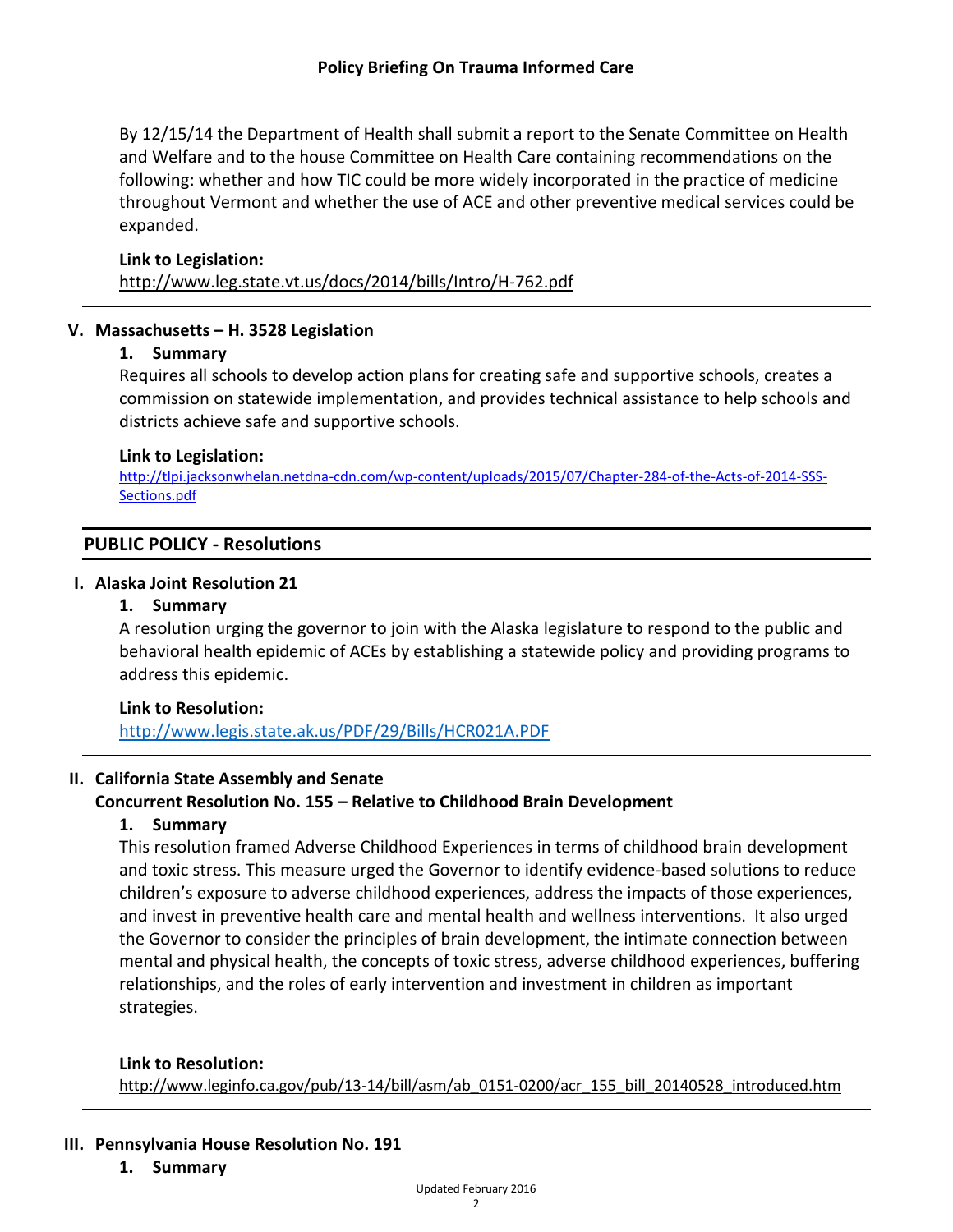Passed the house but not senate. Declares support for a public health approach to violence and statewide trauma-informed education.

### **Link to Resolution:**

[http://www.legis.state.pa.us/CFDOCS/Legis/PN/Public/btCheck.cfm?txtType=PDF&sessYr=2013&s](http://www.legis.state.pa.us/CFDOCS/Legis/PN/Public/btCheck.cfm?txtType=PDF&sessYr=2013&sessInd=0&billBody=H&billTyp=R&billNbr=0191&pn=1267) [essInd=0&billBody=H&billTyp=R&billNbr=0191&pn=1267](http://www.legis.state.pa.us/CFDOCS/Legis/PN/Public/btCheck.cfm?txtType=PDF&sessYr=2013&sessInd=0&billBody=H&billTyp=R&billNbr=0191&pn=1267)

## **IV. Wisconsin – Senate Joint Resolution No. 59**

## **2. Summary**

Resolution on early childhood brain development. It resolves that policy decisions enacted by the Wisconsin state legislature will acknowledge and take into account the principles of early childhood brain development and will, whenever possible, consider the concepts of toxic stress, early adversity, and buffering relationships, and note the role of early intervention and investment in early childhood years as important strategies to achieve a lasting foundation for a more prosperous and sustainable state through investing in human capital. It also summarizes and cites several key research findings, including that it is more effective and less costly to positively influence the architecture of a young child's developing brain than to attempt to correct poor learning, health, and behaviors later in life.

### **Link to Resolution:**

<https://docs.legis.wisconsin.gov/2013/proposals/sjr59>

# **PUBLIC POLICY - Other**

# **I. States collecting ACE information as part of the CDC Behavioral Risk Factor Surveillance System (2009-2014)**

Alaska, Arkansas, Arizona, California, Connecticut, Florida, Hawaii, Iowa, Illinois, Kansas, Louisiana, Maine, Michigan, Minnesota, Montana, Nebraska, North Carolina, New Mexico, Nevada, Ohio, Oklahoma, Oregon, Pennsylvania, South Carolina, Tennessee, Utah, Vermont, Washington, Wisconsin (Total = 29)

## **II. Australia: ASCA Guidelines**

## **1. Summary**

The national guidelines for trauma-informed care are currently being disseminated through state and federal governments and government agencies as well as federal and state-based mental health bodies, umbrella practitioner organizations, nongovernmental organizations and to consumers, workers and practitioners.

ASCA has also submitted a proposal to develop education and training workshops and online learning programs for primary care physicians and mental health practitioners from different disciplines. The guidelines are the 5 principles from Fallot and Harris.

## **COMMUNITY INITIATIVES**

- **I. Chadwick Center for Children & Families – TIC Systems Dissemination and Implementation Project**
	- **1. Summary**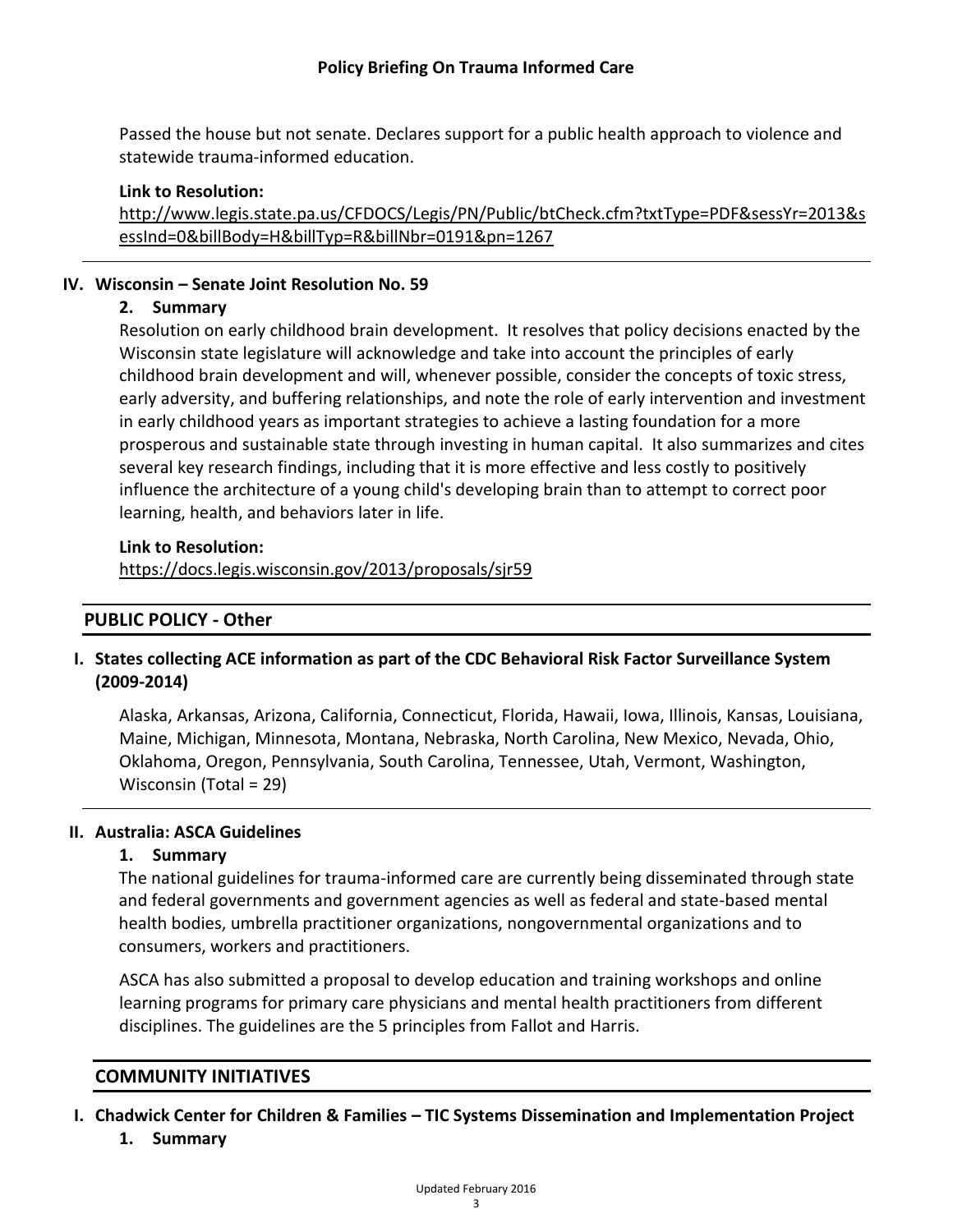Chadwick Center for Children & Families is working strategically with five "supercommunities" across the country who will serve as communities of excellence and will lead the transformation of public child welfare agencies into trauma-informed systems within their respective jurisdictions. Ultimately, CTISP-DI will be working specifically with each supercommunity to identify and spread trauma-informed child welfare practices across their region. Supercommunity locations: Custer County, Oklahoma; Orange County, California; State of Rhode Island; Southeastern Minnesota; Volusia County, Florida

### **Program website:**

[www.chadwickcenter.org/CTISP/ctisp.htm](file:///C:/Users/gssw.rdwilson/Desktop/www.chadwickcenter.org/CTISP/ctisp.htm)

# **II. San Francisco, California – Trauma Transformed Initiative (T<sup>2</sup> )**

## **1. Summary**

A regional effort funded by a four-year grant from Substance Abuse and Mental Health Services Administration (SAMHSA). Youth, families, health directors and public health leaders from the seven counties committed to partnering with communities to break the cycle of intergenerational trauma and poverty.

### **III. Philadelphia, Pennsylvania**

### **1. Summary**

In November 2014, a community coalition held a discussion to determine how to make a trauma-informed community. The goal of was to use trauma-informed principles to redesign the enrollment processes for six public assistance programs in Philadelphia.

## **IV. Florida - Peace4Tarpon Trauma-Informed Community Initiative**

## **1. Summary**

Tarpon Springs, FL is working to become the first trauma-informed community in the nation. Peace4Tarpon Trauma Informed Community Initiative is a grassroots effort designed to identify and address the root causes of the most challenging issues (such as domestic violence, bullying, unemployment, homelessness, and substance abuse) through community partnerships rather than addressing symptoms.

## **V. Mobilizing Action for Resilient Communities (MARC)**

## **1. Summary**

This project, supported by the Robert Wood Johnson Foundation, supports 12 community partners to reduce ACEs and promote resilience. The project supports communities building the movement to create a just, healthy and resilient world. Each community will join a two-year learning collaborative where they will share best practices, try new approaches and become models for other communities in implementing effective solutions for combating ACEs. Communities: Alaska; Albany, NY (The HEARTS Initiative for ACE Response); Boston, MA; Buncombe County, NC; The Dalles, OR; Illinois; Kansas City, MO; Montana; Philadelphia, PA; San Diego, CA; Sonoma County, CA; Tarpon Springs, FL; Washington; Wisconsin.

## **VI. Washington State – ACEs Public-Private Initiative (APPI)**

## **1. Summary**